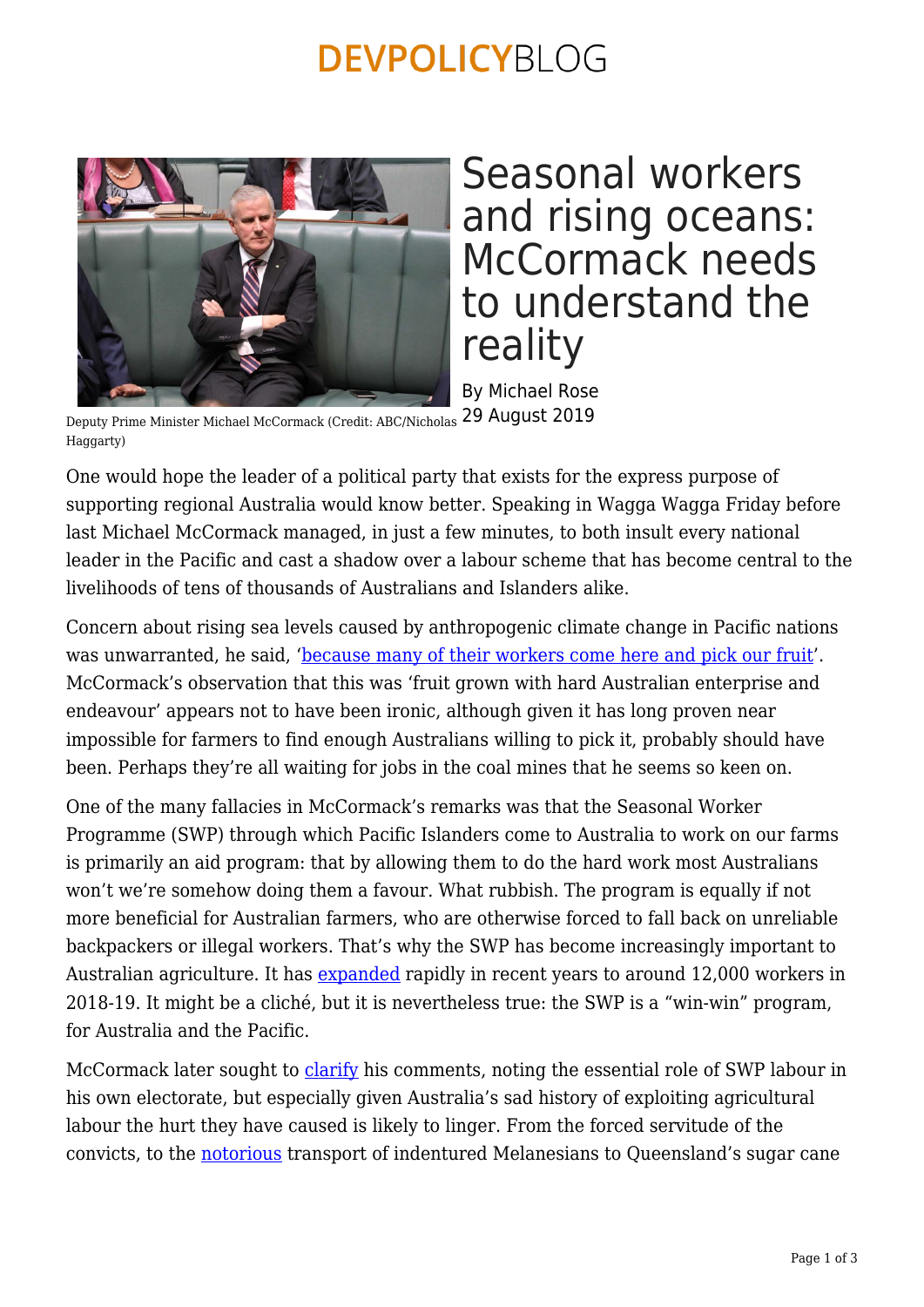## **DEVPOLICYBLOG**

fields in the latter half of the nineteenth century, to the continued widespread use of [off](https://www.smh.com.au/interactive/2016/fruit-picking-investigation/)[the-books](https://www.smh.com.au/interactive/2016/fruit-picking-investigation/) labour (all too often working for substandard pay and conditions) today this is an area where Australia has long needed to do better.

The two programs through which people come from Pacific and Timor-Leste to work in Australia are specifically designed to avoid this type of exploitation.

The best established one, which began in 2012, is called the **Seasonal Worker Programme**. As the name suggests it is designed to alleviate chronic labour shortages in rural Australia during harvest times, with workers usually staying for around six months and often returning year after year. The [Pacific Labour Scheme](https://dfat.gov.au/geo/pacific/engagement/Documents/pacific-labour-scheme.pdf) (PLS), which commenced in 2018 is broader- intended to alleviate a shortage of semi-skilled labour in areas such as meatpacking. Participants will stay for between one and three years.

To be eligible to participate Australian employers must be vetted by the Department of Employment, Skills, Small and Family Business to ensure they are able to accommodate and pay workers appropriately. If they cannot do this they are not allowed to participate in the program. Although the workers' visas are conditional upon their employment (a common condition of working visas everywhere) every aspect of their employment, most significantly pay and conditions, must be in keeping with Australian labour laws. Ongoing compliance is monitored by the Department of Employment as well as the Fair Work Ombudsman, labour unions and, in some cases, representatives of the labour sending counties.

Farmers or labour hire companies, who go to considerable cost and trouble to gain approval to participate in the SWP and are always short of labour, are typically eager to avoid being blacklisted and losing access to the workforce they rely on to stay in business.

Yes, there have been situations where seasonal workers were poorly treated (unfortunately an all too common situation even for local employees), and the system absolutely must continue to improve, but, with all due respect to those who see it otherwise, there is no evidence that workers in Australia under the SWP are systemically 'exploited'.

Indeed, the SWP is the most regulated source of labour available to farmers. And the fact that demand for it is growing so rapidly (more than 40% last year) is a sign that farmers are feeling the heat from media exposés of worker (primarily backpacker) mistreatment and are now, under pressure from government and supermarket alike, changing their ways.

As an anthropologist most of my time is taken up collecting and thinking about messy human stories. My [recent research](https://devpolicy.org/food-with-justice-informality-exploitation-and-the-swp-20190709/) in Timor-Leste, speaking to returned SWP workers about their time in Australia was no exception. And although my sample of 33 people doesn't